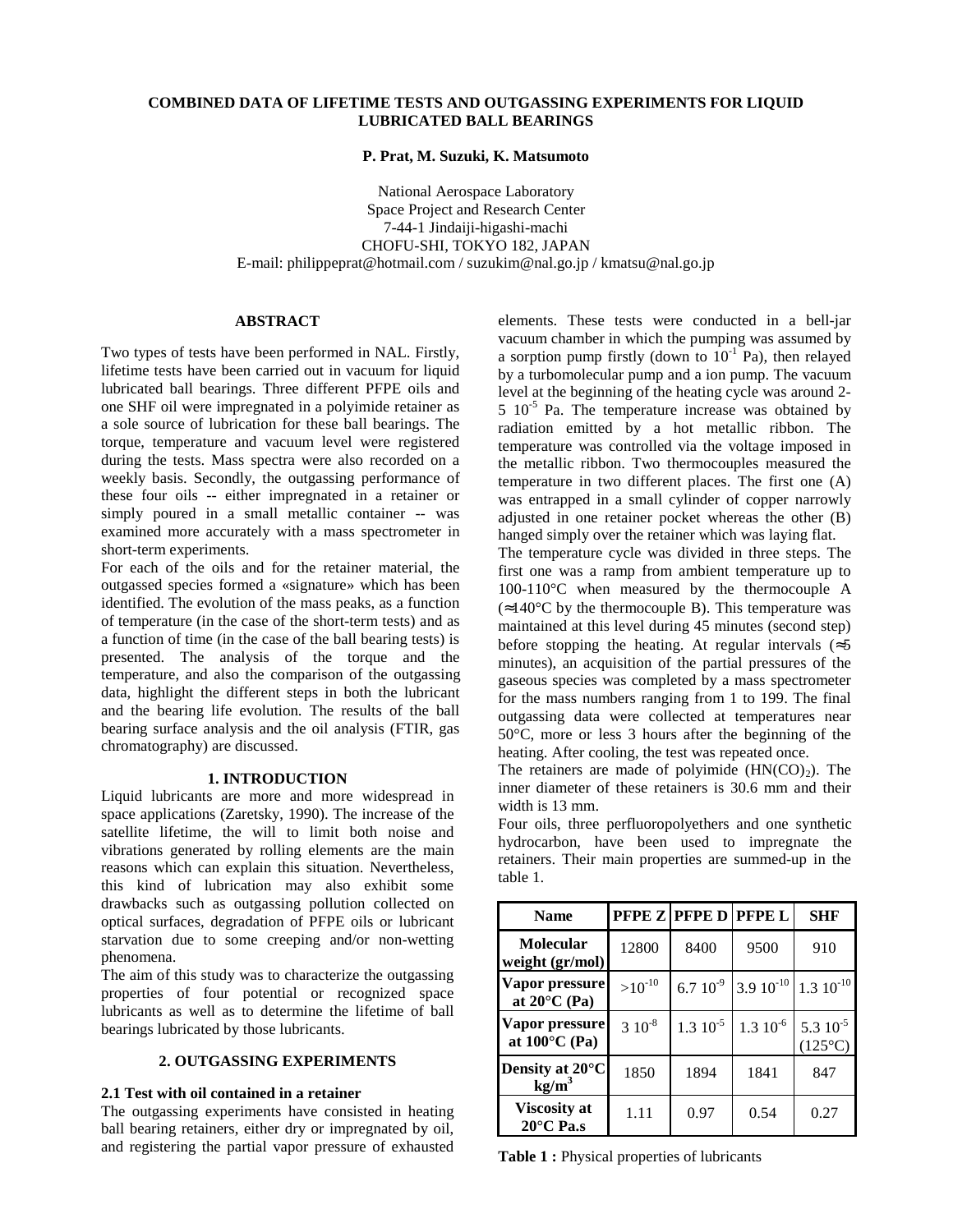They exhibit exceptional low vapor pressure and at this account have been extensively used or tested for space applications. A little less than 500 µl of lubricant was impregnated in each retainer, whatever was the lubricant. This corresponded to a saturated state for the retainers which impregnation rate was 23.5%.

# **2.2 Test with oil contained in a metallic recipient**

It has sometimes revealed itself difficult to determine exactly what was the signature of the oils and what was the contribution of the cage. So, in a second time, outgassing tests in which the oil was poured in a small stainless steel cupel, have been performed. By doing so, we limited the sources of volatile components present in the vacuum chamber. In this kind of experiments, the temperatures were registered with a thermocouple placed above the oil (1-2 cm) and an other one inserted in a small hole bored in the wall of the recipient. The volume is not the main significant parameter in the case of outgassing (Sicre, 1995). The free surface of the oil sample mainly determines the outgassing flow. So, we reproduced for this cupel both conditions of volume and surface of a retainer by manufacturing a flat cylinder with the appropriate dimensions.

The same temperature cycle was applied in this case and in the experiments with the retainers.

# **2.3 Comments on the global pressure**

All the results concerning the maximum pressure in the

chamber, the maximum partial pressure of the main element detected, and the evolution between the two tests are summed-up in table 2. The vacuum chamber and the various equipment it contained constituted a large trap for the water vapor. Thus, during the first outgassing tests with the empty chamber, the maximal pressure raised up to 20 times the initial pressure, due to the release of residual water vapor from the chamber walls (table 2). However, by repeating a similar test after the whole series of tests with the retainers, a lower initial pressure before test and a lower maximal total pressure were obtained. This proves that the chamber has been baked during the experiments, at least locally. It is noteworthy that in the second case, the main species detected was the mass  $44 \, (CO<sub>2</sub>)$  and no more 18  $(H<sub>2</sub>O)$ . Nevertheless in the following test with the metallic cupel this time, it was the water peak which prevailed again. Between these two tests, the initial pressure was almost similar but the maximum has been reduced by a factor 4. This means that not only the metallic cupel didn't outgass but also that the multiplication of the temperature cycles lowered the content of water vapor pressure in the chamber. This was made possible due to the permanent positive pressure difference established in the chamber by an nitrogen flow after each aperture and during manipulation phases.

| <b>Name</b>                 | <b>Test</b><br>N <sub>0</sub> | <b>Pressure</b><br>before test(Pa) | <b>Maximal</b> total<br>Pressure (Pa) | Increase by    | Main Element / maximal partial<br>pressure (relative intensity) |
|-----------------------------|-------------------------------|------------------------------------|---------------------------------------|----------------|-----------------------------------------------------------------|
| Vacuum chamber only         | $\mathbf{1}$                  | $2.310^{-5}$                       | $5.310^{-4}$                          | 21             | $H2O$ (18) / 3 $10^{-9}$                                        |
| Polyimide retainer          | $\mathbf{1}$                  | $3.8 10^{-5}$                      | $5.610^{-4}$                          | 15             | $ClC2H (60) / 1.5 10-8$                                         |
|                             | $\overline{2}$                | $2.3 \, 10^{-5}$                   | $5.7~10^{-5}$                         | 2.5            | $ClC2H (60) / 1.1 10-9$                                         |
| Polyimide + SHF             | 1                             | $3.510^{-5}$                       | $1.910^{-3}$                          | 55             | $H2O$ (18) / 7.0 $10^{-8}$                                      |
|                             | $\overline{2}$                | $3.2~10^{-5}$                      | $5.7~10^{-4}$                         | 18             | $H2O$ (18) / 1.0 $10^{-8}$                                      |
| Polyimide + PFPE Z          | $\mathbf{1}$                  | $4.5\;10^{ -5}$                    | $4.0\;10^{‐3}$                        | 89             | $\rm H_2O$ (18) / 1.2 $10^{-7}$                                 |
|                             | $\overline{2}$                | $2.610^{-5}$                       | $2.610^{-4}$                          | 10             | $H2O$ (18) / 4.5 10 <sup>-9</sup>                               |
| Polyimide + PFPE D          | $\mathbf{1}$                  | 4.9 $10^{-5}$                      | $3.2 \, 10^{-3}$                      | 65             | $H2O$ (18) / 6.0 $10^{-8}$                                      |
|                             | $\overline{2}$                | $1.7~10^{-5}$                      | $2.010^{-4}$                          | 12             | $H2O$ (18) / 4.0 $10^{-9}$                                      |
| Polyimide + PFPE L          | $\mathbf{1}$                  | $5.010^{-5}$                       | $1.2 \, 10^{-3}$                      | 24             | $H2O$ (18) / 1.6 $10^{-8}$                                      |
|                             | $\overline{2}$                | $1.610^{-5}$                       | $2.210^{-4}$                          | 14             | $H2O$ (18) / 2.6 10 <sup>-9</sup>                               |
| Vacuum chamber only         | $\mathbf{1}$                  | $0.8~10^{-5}$                      | $6.7~10^{-5}$                         | 8.4            | $CO2$ (44) / 1.6 $10^{-9}$                                      |
| <b>Empty metallic cupel</b> | $\mathbf{1}$                  | $0.85\ 10^{-5}$                    | $1.85\ 10^{-5}$                       | 2.2            | $\rm H_2O$ / $4.8~10^{-10}$                                     |
| SHF oil in the cupel        | 1                             | $2.210^{-5}$                       | 4.4 $10^{-5}$                         | $\overline{2}$ | $H2O$ (18) / 8.9 $10^{-10}$                                     |
|                             | $\overline{2}$                | $1.4 \,\, 10^{-5}$                 | $2.410^{-5}$                          | 1.7            | $H2O$ (18) / 7.3 $10^{-10}$                                     |
| PFPE Z oil in the cupel     | $\mathbf{1}$                  | $2.2~10^{-5}$                      | $7.010^{-5}$                          | 3.2            | $H2O$ (18) / 3.3 $10^{-9}$                                      |
|                             | $\overline{2}$                | $1.4~10^{-5}$                      | $2.8\;10^{5}$                         | $\overline{2}$ | $H2O$ (18) / 4.8 10 <sup>-10</sup>                              |
| PFPE D oil in the cupel     | $\mathbf{1}$                  | $1.8 \; 10^{-5}$                   | $12.2 10^{-5}$                        | 6.8            | $H2O$ (18) / 7.1 $10^{-9}$                                      |
|                             | $\overline{c}$                | $1.610^{-5}$                       | $2.1~10^{-5}$                         | 1.3            | $H2O$ (18) / 5.4 10 <sup>-10</sup>                              |
| PFPE L oil in the cupel     | $\mathbf{1}$                  | $1.4 \,\, 10^{-5}$                 | $4.1~10^{-5}$                         | 2.9            | $C_2F_5(118)/1.110^{-9}$                                        |
|                             | 2                             | $1.4~10^{-5}$                      | $2.010^{-5}$                          | 1.4            | $H2O$ (18) / 5.6 $10^{-10}$                                     |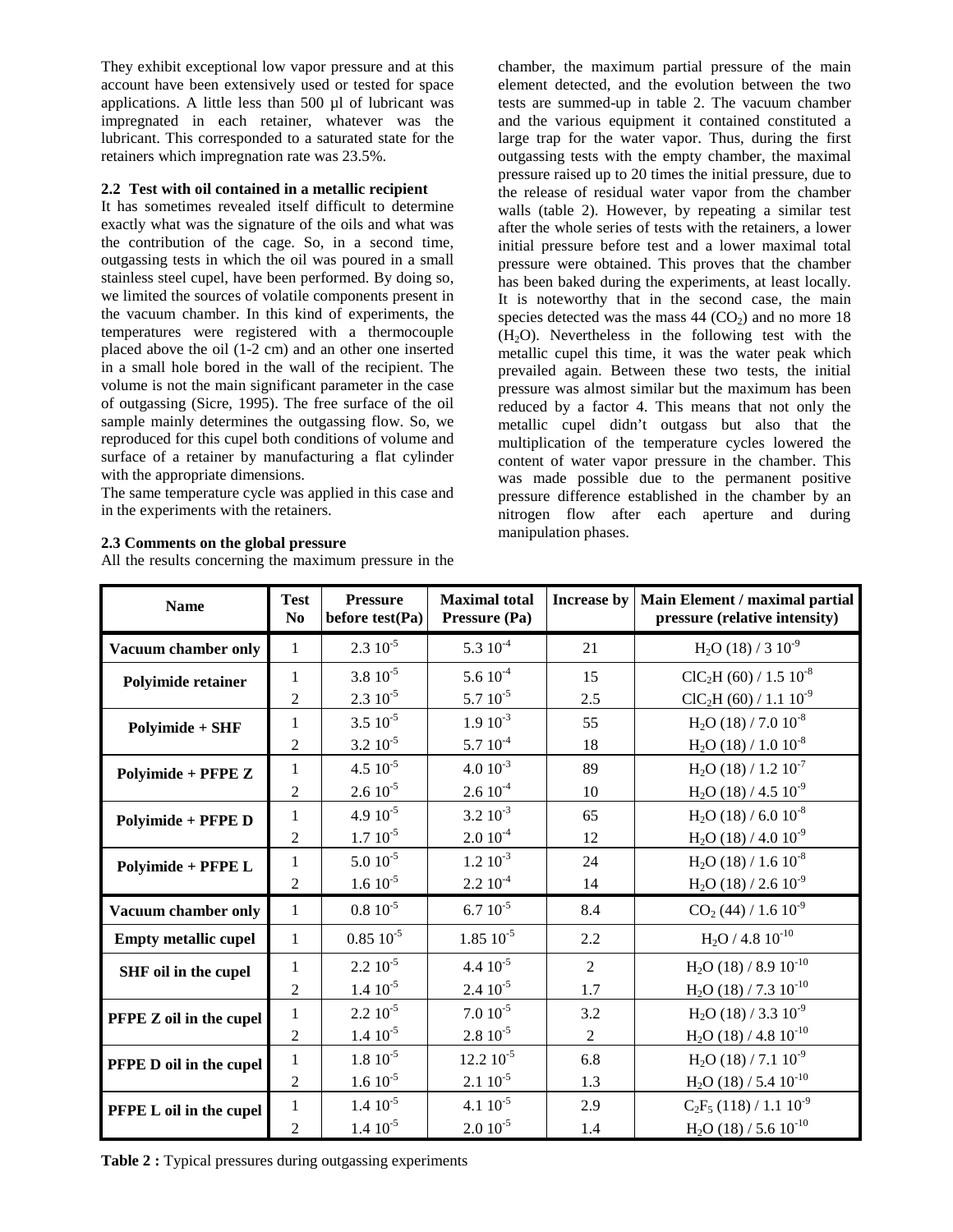### **2.3.1 Retainers**

Heating up to 140°C (thermocouple B) has constantly led to a considerable elevation of the pressure in the first series of tests. The maximum pressure in the chamber rose of two orders of magnitude for the first test and one for the second. One notable exception was the case of the non-impregnated retainer, for which the heating has brought about an increase of pressure by more than 15 times during the first test but only by 2-3 times in the second test : the outgassing of the retainer was easier without oil. The main species detected were also different in case of impregnated or non-impregnated retainers. For the first ones, the main mass number detected was 18 (water). For the bare polyimide, the main outgassing elements detected were 60, 95, 97, 49, 35 and then only 18 (figure 1). These peaks didn't come from polyimide itself. In fact, it seems that these peaks corresponded more or less to dichloroethylene (60, 95, 97) and chlorine (35). This reveals that the solvent (trichloroethylene) used during the cleaning process was still remaining in the retainer pores at the moment of the test. These peaks were also detected in the case of impregnated retainers even if with the supply of hydrogen atoms of the SHF oil, the peaks 95 and 97 became 94 and 96. The solvent peaks remained weak during the first series of test and vanished in the second one. Moreover they have never been the main peaks detected for the impregnated retainers. Thus, it seems that it was more the phenomena occurring at the interface oil-retainer which might explain the massive outgassing during the first exposition to vacuum. Some air might have been trapped in the porous material during the impregnation phase taking place in primary vacuum and air. Under high vacuum, this air escaped, leading to the formation of bubbles at the surface of the impregnated retainers. These bubbles were visible to the naked eye. As a consequence of this massive bubbling and its subsequent pumping, the maximal vapor pressure decreased from one order of magnitude during the second test compared to the first one.

# **2.3.2 Tests with a metallic cupel**

The tests in the metallic cupel confirmed the conclusions on the total pressure i.e. the interface oilretainer is of major concern to explain the high outgassing rates. Between the first and the second test, the drop of the total pressure varied from a factor of less than 2 (SHF oil) to 6 (PFPE D oil) and no more from 3 (SHF oil) to 16 (PFPE D oil) like in the case with the retainers. The interface oil-cupel offered fewer possibilities to trap bubbles. In the series of tests with the metallic cupel, the main species detected during the tests was also  $H<sub>2</sub>0$ , except for the notable exception of the first test with the PFPE L, for which the peak 118  $(C_2F_5$  compound) was the highest. As a possible satisfactory explanation, we formulate the hypothesis that a droplet of oil could have fallen on the heater ribbon, and that an over-heating could have led to the release of the fluorinated compound  $C_2F_5$  (N=119). The test before this one was conducted with SHF oil, so it is improbable that the pump could have released this compound. This hypothesis would also explain the

detection of the peak (N=69) in the same test. The oil on the ribbon may have been cracked by an intensive heating, releasing some elements of decomposition which didn't appear for the other impregnated retainers.



**Figure 1 :** Polyimide retainer outgassing spectra.

#### **2.4. Oil by oil characterization**

Twenty eight elements with detectable levels have been selected to follow the evolution of the lubricants outgassing performances. Ten of these peaks appeared only when the lubricants were introduced in the chamber : they contain the signature of the lubricants. Obtaining such a signature in the case of an impregnated retainer is not immediate as the outgassing peaks are masked by the main peak (usually  $H_2O$ ), which level can be up to two orders of magnitude greater than the oil ones, and also by the chlorine byproducts peaks. The technique adopted to reveal the oil peaks has consisted in subtracting the bare retainer spectrum from the spectrum of the impregnated retainer. By doing so, the significant peaks appeared. The results for each oil are summarized in table 3.

| OIL        | <b>PEAKS</b>                                               |
|------------|------------------------------------------------------------|
| <b>SHF</b> | 57, 111, 158, 184                                          |
|            | <b>PFPE L</b> 47-49 (CFO), 83-85 (CF <sub>3</sub> O)       |
|            | PFPE Z 47-49, 83-85, 118 ( $C_2F_5$ ), 134 ( $CF_2OCF_3$ ) |
|            | <b>PFPE D</b> 47-49, 83-85, 118, 168 ( $C_3F_7$ )          |

**Table 3 :** Significant peaks detected for each oil

The tests with the metallic cupel have furnished a good confirmation of the tests with the impregnated retainers. The peaks identified as coming from the oils were found again.

#### **2.4.1 SHF oil signature**

The synthetic hydrocarbon oil was probably the easiest to characterize with peaks of mass number 57, 158, 184, and in a less measure 111, appearing on the spectra shown in figure 2. These peaks may correspond to some hydrocarbon elements. 57 may characterize the alcane  $C_4H_{10}$  (mass 58), may be in an unsaturated version :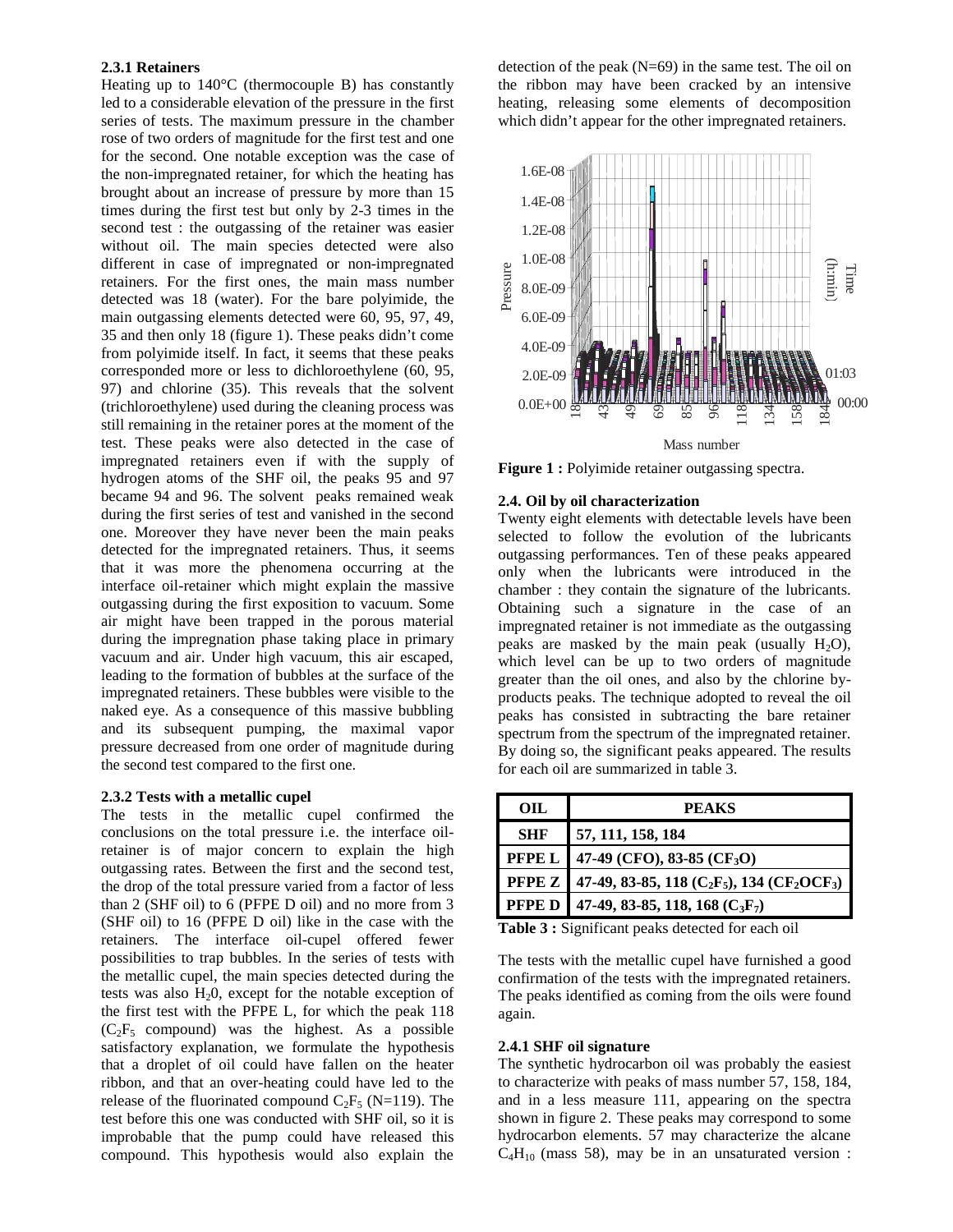C4H9. By a similar way, it is possible to imagine other hydrocarbon compounds which would have the masses detected, but when the molecule structure is examined, no cleavage appears obvious.



**Figure 2 :** Spectrum of a SHF-impregnated retainer.

#### **2.4.2 Perfluoropolyether oils signature**

Perfluoropolyether oils were difficult to differentiate through their outgass products. However, PFPE Z was slightly different from the two others. Gaseous products of mass numbers 118 and 134 formed peaks that were missing for the two other oils. They probably revealed the presence of  $CF_2OCF_3$  (N=135) and  $C_2F_5$  (N=119) compounds. As for the two other lubricants, peaks 83-  $85$  (CF<sub>3</sub>O) and 47-49 (CFO) were also detected. These are gaseous products which have been usually observed during tribological tests with these oils (Mori and Morales, 1989). We can notice that the peak of mass number 69 ( $CF_3$ ), which usually appears during catalytic degradation, was not detected here except for the case already discussed.

#### **3. BALL BEARING TESTS**

#### **3.1 General description**

Tested bearings were angular contact ball bearings with a bore size of 20 mm (7204 type, 10 balls). They were made of 440C stainless steel and lubricated by an impregnated retainers containing one of the lubricants previously described. The figure 3 shows a schematic view of the ball bearing tester.

A pair of bearings were mounted on a shaft which was driven by a motor through a magnetic coupling. A thrust load was imposed by a coil spring. Due to the friction torque, a small angle shift occurred between the drive shaft and the driven shaft. This angle measured by photo-sensors allows the determination of the friction torque. The vacuum chamber was evacuated using an ion-sputter pump. Pressure at the beginning of the tests is less than  $10^{-6}$  Torr. The rotational speed was 2000 rpm, the load was 200 N which corresponded to a contact pressure of 0.71 and 0.76 GPa for the outer races and the inner races respectively.

Two tests have been conducted for PFPE D, with either wiped retainer (seemed dry to naked eye) or non-wiped

(wet to naked eye). Aside from this case, the retainer with SHF oil was also initially wet. The criterion to stop a test was a high torque value.



**Figure 3:** UHV Ball bearing Tester

# **3.2 Life time results**

Oils displayed very different performances in this test from one oil to the other. The results are summed-up in the table 4.

| <b>Impregnating oil</b> | <b>Duration of the test</b> |
|-------------------------|-----------------------------|
| PFPE L                  | 7848 hr                     |
| PFPE D                  | 916 hr                      |
| PFPE D (wet)            | $1051$ hr                   |
| PFPE Z                  | $245$ hr                    |
| SHF (wet)               | 10099 hr*                   |
|                         |                             |

**\* : stopped before failure**

**Table 4:** Lifetime of the different bearings

With more than 10000 hours of running time (test intentionally stopped after this milestone was reached even if no problem was noticed) the SHF oil outmatched the PFPE oils performances which were ranging from a poor lifetime of 245 hours (PFPE Z) to 7848 hours (PFPE L). An important quantity of black debris was found for each of the PFPE oil-lubricated bearing in a post test examination. In contrast to this observation, very little wear debris was found for the SHF oil-lubricated bearing.

Previous tests performed in the same operating conditions with a bearing containing a PTFE composite retainer and a  $MoS<sub>2</sub>$  sputtered film on balls and races, were stopped after about 1500 hours : SHF and PFPE L lubricated bearings had a much longer life than the solid lubricated ones, yet no precaution (shield, anti-creep coating) to retain the oil within the bearing was taken. This might have led to a shortage of oil supply and thus a shorter life. We indeed observed some oil droplets on the housing surface after the tests.

### **3.3 Outgassing evolution**

Outgassing data have been recorded during these tests on the basis of one acquisition per week. For each bearing, the main species detected at the beginning of the test is water (18). No peak corresponding to mass numbers 60, 95, 97 or 35 (chlorine by-products) was detected in these experiments for which the pumping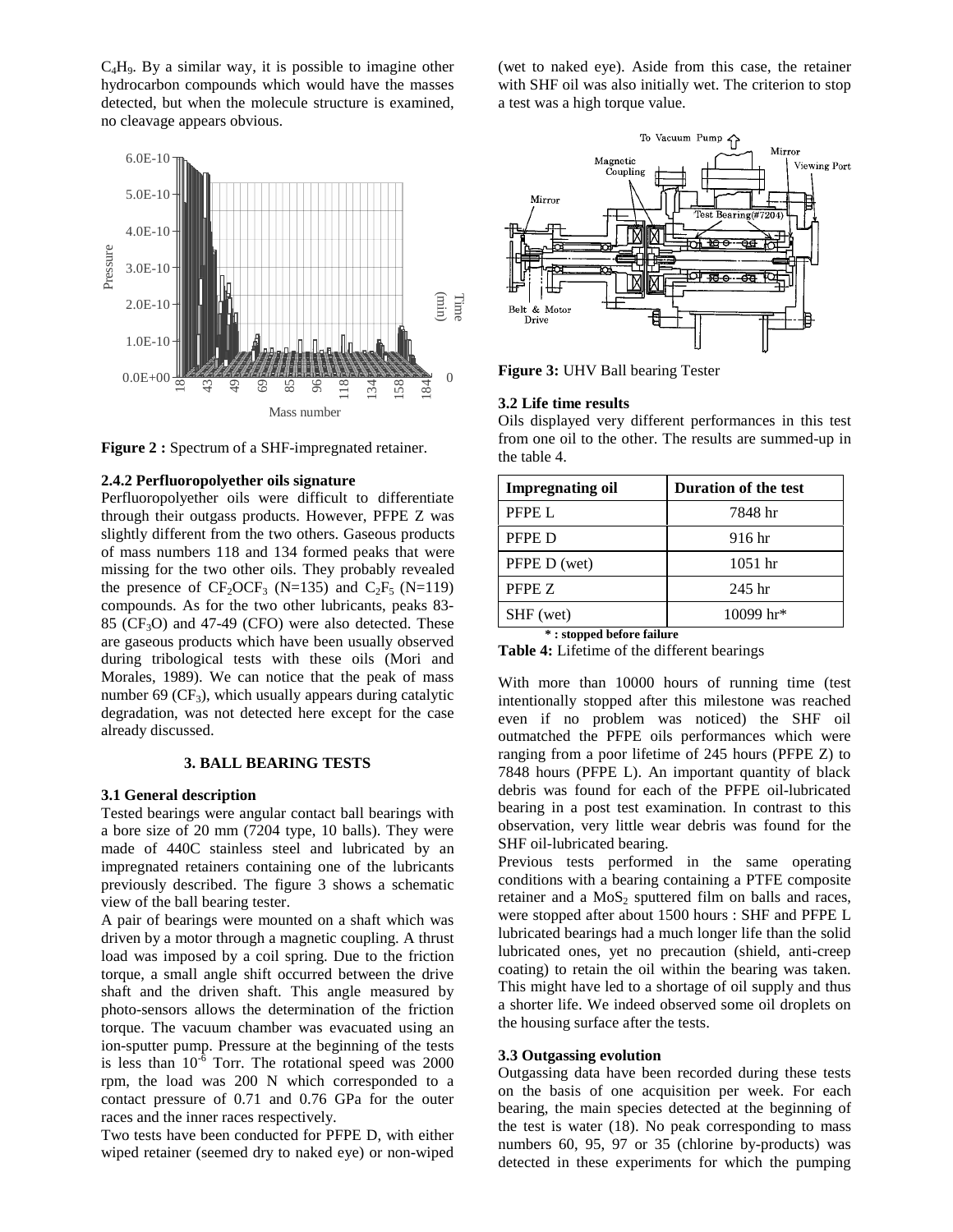process started several days before the running period.

### **3.3.1 SHF oil**

In the case of the SHF oil, water (18) has remained the main peak during the whole test and has masked almost each of the twenty seven other investigated peaks. The principal secondary peaks were  $44$  and  $28$  (CO<sub>2</sub>, CO) and then 57, which was found in the previous tests to be the main gaseous product emitted by the SHF oil (figure 4).

During the initial pumping, the level decreased slowly until the test (rotation of the bearings) was started after about 800 hours. At that time, a burst of outgassing species was detected, and especially water for which the peak level reached a level ten times bigger than before operation. After this start, a second stage which lasted around 1000 hours characterized itself by a high outgassing rate. Following this period, the level of the outgassed species was roughly stabilized until the test was stopped.



**Figure 4 :** Evolution of the main outgassing peaks.

The evolution of the total pressure is displayed in the figure 5 for which the time is referenced from the moment the bearings were rotated. The torque, the temperature have remained quite stable all the test long.



**Figure 5 :** Evolution of the pressure for a SHF oil lubricated ball bearing.

#### **3.3.2 PFPE oils**

In the case of the PFPE oils, the peaks appearing due to the lubricant degradation became predominant when the failure was approaching. These peaks were slightly different in case of PFPE Z or L and PFPE D.

Despite a shortage of data for PFPE Z, peaks 47 (CFO), 69 (CF<sub>3</sub>), 168-169 (C<sub>3</sub>F<sub>7</sub>), and 118-119 (C<sub>2</sub>F<sub>5</sub>) revealed, 60 hours before the end of the test, a beginning of a degradation process.

In the PFPE L case, the peak  $69$  (CF<sub>3</sub>) was the main outgassed species detected with 47 (CFO). The  $C_2F_3O$ peak (97) was also important. The evolution of the outgassing spectra was very perturbed by many outgassing bursts which affected the total pressure. The torque was also very noisy, expressing the fact that the oil degradation is a tribo-chemical process. The temperature increased slowly from 33°C to 39°C at the end of the test.



**Figure 6 :** Outgassing spectra of PFPE D bearing test.

For PFFE D, the situation was almost the same for wet and dry retainers. The figure 6 displays the evolution for the test with the wet retainer. As long as the running was normal, almost only the peak of  $H_2O$  (18) was significant, but after 600 hours, the oil began to be deteriorated. Peaks 168-169 ( $C_3F_7$ ), 118-119 ( $C_2F_5$ ) and  $69$  (CF<sub>3</sub>) became clearly predominant. At the same time, the total vacuum pressure rose as well as the torque which became high and erratic (figure 7).



**Figure 7 :** Torque and pressure for PFPE D bearing test (wet retainer).